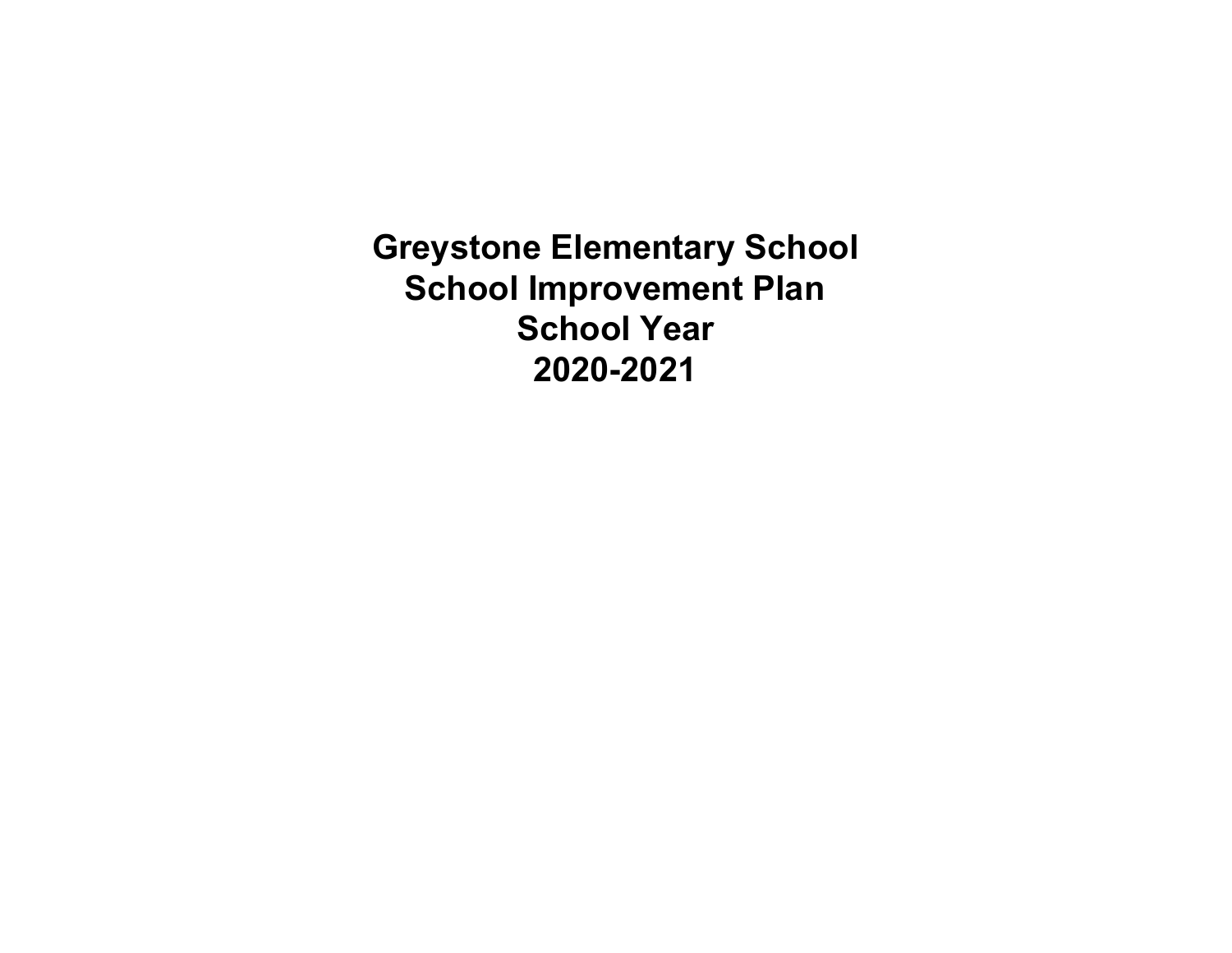**District Strategic Goal:** The North Providence School Department will utilize a variety of methods of communication to provide all families and community members to feel welcomed, informed, and engaged in each student's education.

| <b>ACTION PLAN - FAMILY</b><br><b>ENGAGEMENT</b>                                                                                                                                                                                        |                                 | <b>RESULT STATEMENT:</b> Parents/Guardians will receive and respond to communication from the school<br>community. |                                                                                                                        |                                                                                                                                                                             |                                                                                |                                                                                                      |
|-----------------------------------------------------------------------------------------------------------------------------------------------------------------------------------------------------------------------------------------|---------------------------------|--------------------------------------------------------------------------------------------------------------------|------------------------------------------------------------------------------------------------------------------------|-----------------------------------------------------------------------------------------------------------------------------------------------------------------------------|--------------------------------------------------------------------------------|------------------------------------------------------------------------------------------------------|
| Target: Ensure communication between home and school is regular and two way, utilizing a variety of methods while promoting a mutually<br>respectful environment.                                                                       |                                 |                                                                                                                    |                                                                                                                        |                                                                                                                                                                             |                                                                                |                                                                                                      |
| <b>Strategies and</b><br><b>Activities</b><br>(Instructional,<br>Organizational,<br>Program,<br>Environmental)<br>What will the<br>adults do?                                                                                           | <b>Desired Results</b>          | <b>Ongoing Monitoring</b><br>When and how will<br>we monitor our<br>progress toward<br>results?                    | <b>Evidence</b><br>What are the<br>indicators that<br>the strategy or<br>activity is having<br>the intended<br>effect? | Person/s<br><b>Responsible</b>                                                                                                                                              | <b>Timeline/Deadline</b>                                                       | <b>Resources Needed</b><br>What are the<br>possible sources for<br>obtaining necessary<br>resources? |
| Principal's<br>parent/guardian<br>newsletter<br>shared via<br>email/social<br>media (every 6-8<br>weeks);<br>Grade-levels/spe<br>cial subject areas<br>to submit<br>information to<br>publish for each<br>newsletter<br>(subject-based) | Increase<br>communication       | Analytics data from<br>Smore (number of<br>times accessed)                                                         | Analytics data<br>from Smore<br>(number of<br>times accessed)                                                          | Classroom<br>teachers.<br>Special subject<br>area teachers,<br>specialists as<br>well as social<br>worker, school<br>nurse teacher,<br>school<br>psychologist,<br>Principal | 2020-21 School<br>Year                                                         | Smore account                                                                                        |
| Encourage<br>parent/guardian<br>participation to<br>assist and attend<br>various activities<br>including but not<br>limited to field<br>trips, Field Day,<br>Reading Week,<br>Open House,<br>PTA fundraising                            | Increase parental<br>engagement | Attendance data                                                                                                    | Increase of<br>parent/guardian<br>attendance over<br>time                                                              | Principal                                                                                                                                                                   | 2020-2022 School<br>Year*timeline<br>extended due to<br>COVID-19<br>guidelines | N/A                                                                                                  |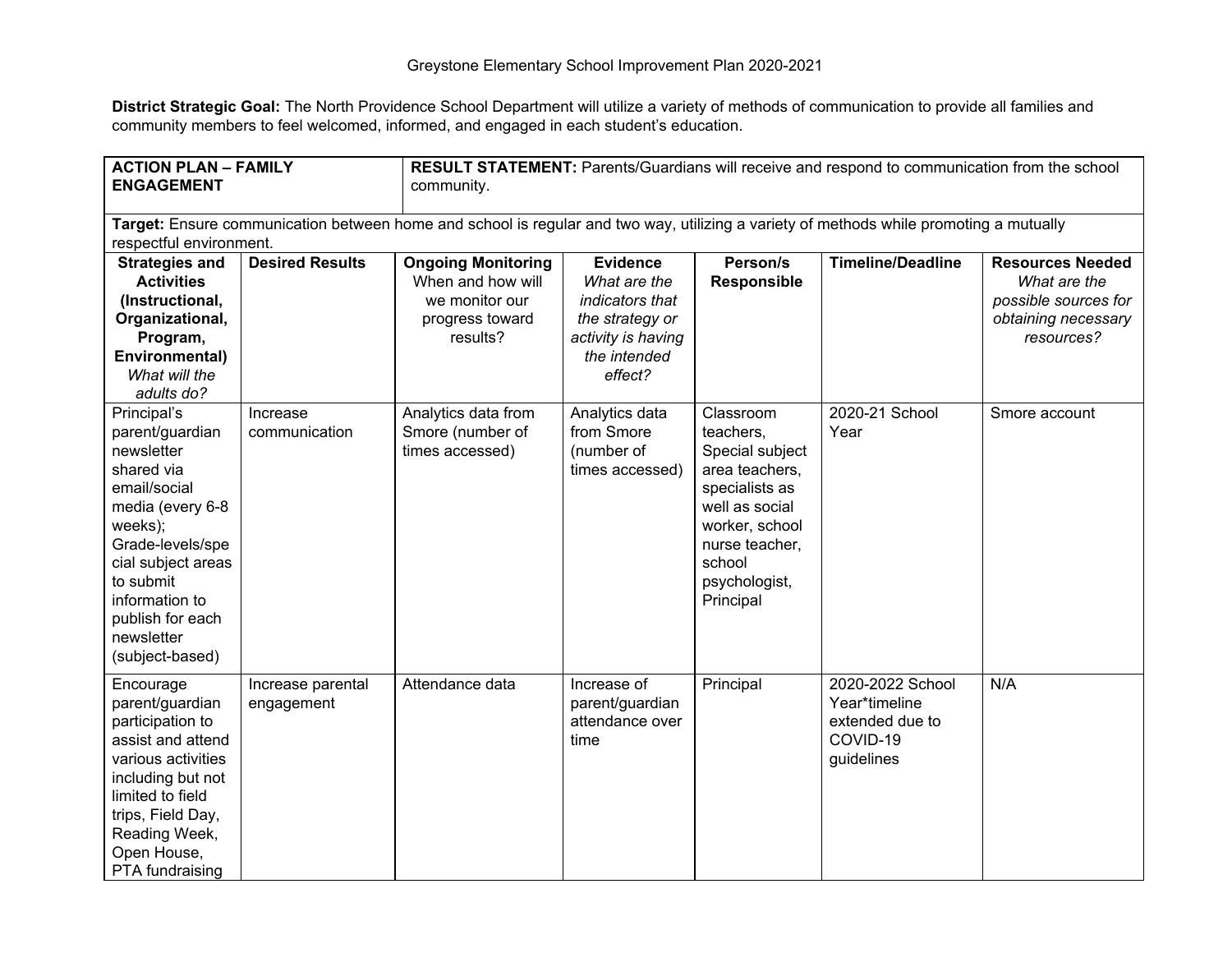| activities and<br>family events,<br>SIT meetings                                                                                                                                       |                           |                 |                                                           |           |                                                                                |     |
|----------------------------------------------------------------------------------------------------------------------------------------------------------------------------------------|---------------------------|-----------------|-----------------------------------------------------------|-----------|--------------------------------------------------------------------------------|-----|
| Conduct<br>community<br>outreach<br>activities (Title 1<br>Evenings, Open<br>House, School<br>Report Night) to<br>inform the public<br>of academic<br>programs offered<br>at Greystone | Increase<br>communication | Attendance data | Increase of<br>parent/guardian<br>attendance over<br>time | Principal | 2020-2022 School<br>Year*timeline<br>extended due to<br>COVID-19<br>guidelines | N/A |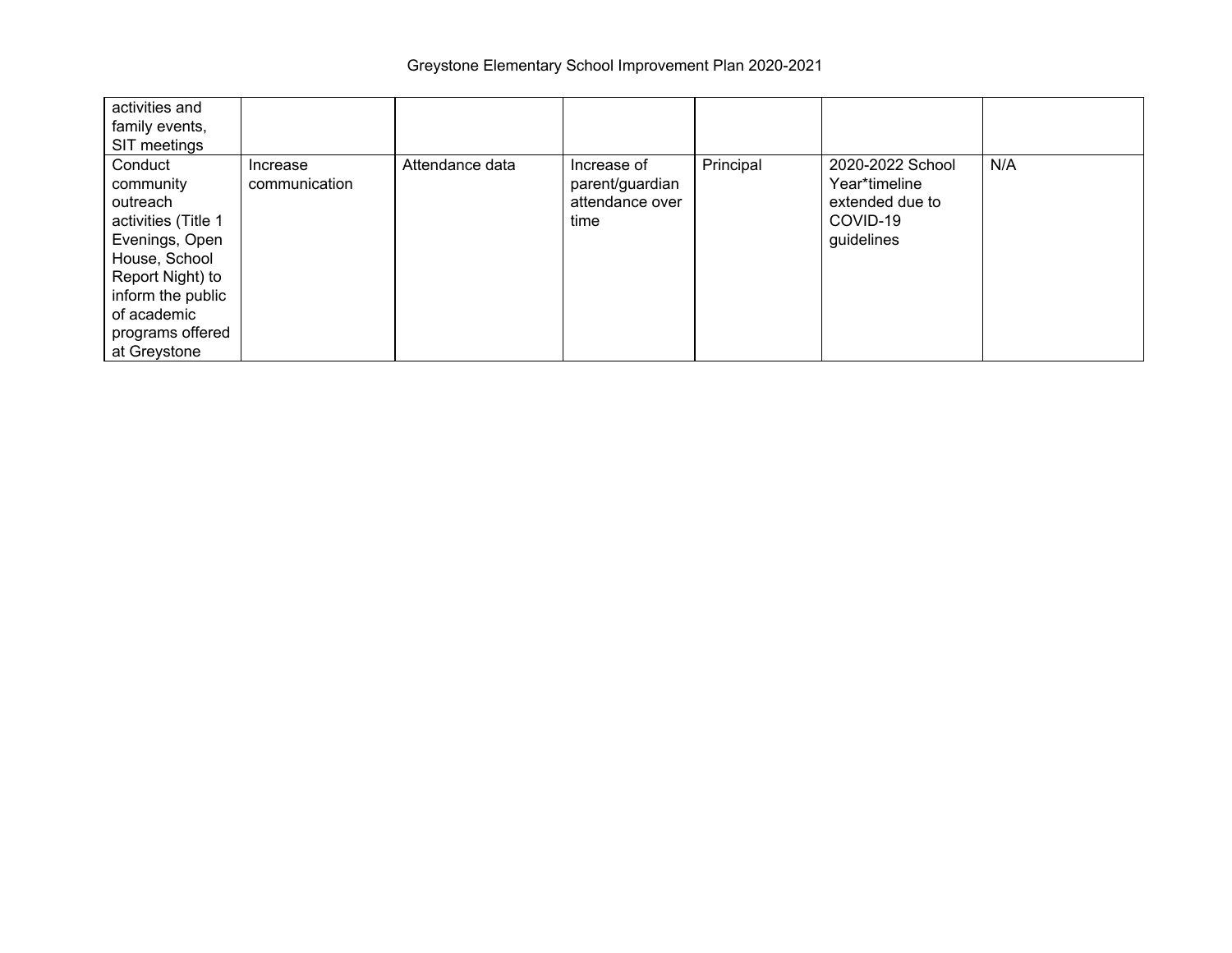| <b>ACTION PLAN - LITERACY</b>                                                                                                                                                                                                |                                                                                   | <b>RESULT STATEMENT:</b> All students will have equal access to a guaranteed, viable, personalized                                                                                                                                             |                                                                                                                                                                                                                                    |                                                                                                                                 |                                                                                |                                                                                                      |
|------------------------------------------------------------------------------------------------------------------------------------------------------------------------------------------------------------------------------|-----------------------------------------------------------------------------------|------------------------------------------------------------------------------------------------------------------------------------------------------------------------------------------------------------------------------------------------|------------------------------------------------------------------------------------------------------------------------------------------------------------------------------------------------------------------------------------|---------------------------------------------------------------------------------------------------------------------------------|--------------------------------------------------------------------------------|------------------------------------------------------------------------------------------------------|
| curriculum aligned to the Common Core Standards through personalized, data driven student-centered<br>instruction. Students will increase ELA achievement through personalized, data driven student-centered<br>instruction. |                                                                                   |                                                                                                                                                                                                                                                |                                                                                                                                                                                                                                    |                                                                                                                                 |                                                                                |                                                                                                      |
|                                                                                                                                                                                                                              |                                                                                   | Target: Students will improve in the area of ELA proficiency as demonstrated by district assessments and/or state testing. 48% of Greystone<br>students will be proficient in ELA as measured by the RICAS (5% increase from 2019 Spring data) |                                                                                                                                                                                                                                    |                                                                                                                                 |                                                                                |                                                                                                      |
| <b>Strategies and</b><br><b>Activities</b><br>(Instructional,<br>Organizational,<br>Program,<br>Environmental)<br>What will the<br>adults do?                                                                                | <b>Desired Results</b>                                                            | <b>Ongoing Monitoring</b><br>When and how will<br>we monitor our<br>progress toward<br>results?                                                                                                                                                | <b>Evidence</b><br>What are the<br>indicators that<br>the strategy or<br>activity is having<br>the intended<br>effect?                                                                                                             | Person/s<br><b>Responsible</b>                                                                                                  | <b>Timeline/Deadline</b>                                                       | <b>Resources Needed</b><br>What are the<br>possible sources for<br>obtaining necessary<br>resources? |
| <b>Teachers will</b><br>incorporate<br><b>RACES</b> for<br>written reader<br>response during<br>ELA blocks and<br>across the<br>content areas in<br>grades K-5                                                               | Increased reading<br>and writing<br>performance                                   | Lesson plans<br>Collection of samples<br>Benchmarking<br>periods<br>Grade-level meetings<br><b>SIT</b><br>Grade-level data<br>meetings (held each<br>trimester)                                                                                | Increased<br>scores on<br>district and state<br>assessments                                                                                                                                                                        | Classroom<br>teachers,<br>Special<br>Education<br>Teachers,<br>Reading<br>Specialists,<br>Principal                             | 2020-2021 School<br>Year                                                       | Graphic organizers<br>(Ex. RACES/Writing<br>Rubric), anchor<br>charts                                |
| Continue ways to<br>provide learning<br>opportunities for<br>students before/<br>after school, and<br>during the<br>summer months                                                                                            | Offer more before<br>and/or after school<br>opportunities for all<br>students K-5 | Review list of<br>offerings at end of<br>each trimester<br>Grade-level meetings<br><b>SIT</b>                                                                                                                                                  | List of offerings<br>Learning<br>Academies<br>(Spring/Fall; 1<br>hour, 6 week<br>program, 2 days<br>per week for<br>students in<br>grades 3-5<br>dependent on<br>data analysis)<br><b>Student Book</b><br>Club(s)<br>Homework Club | Principal,<br>Learning<br>academy<br>teachers,<br>Reading<br>Specialists,<br>all teachers<br>including<br>classroom<br>teachers | 2020-2022 School<br>Year*timeline<br>extended due to<br>COVID-19<br>guidelines | Title I funding<br><b>Teacher volunteers</b>                                                         |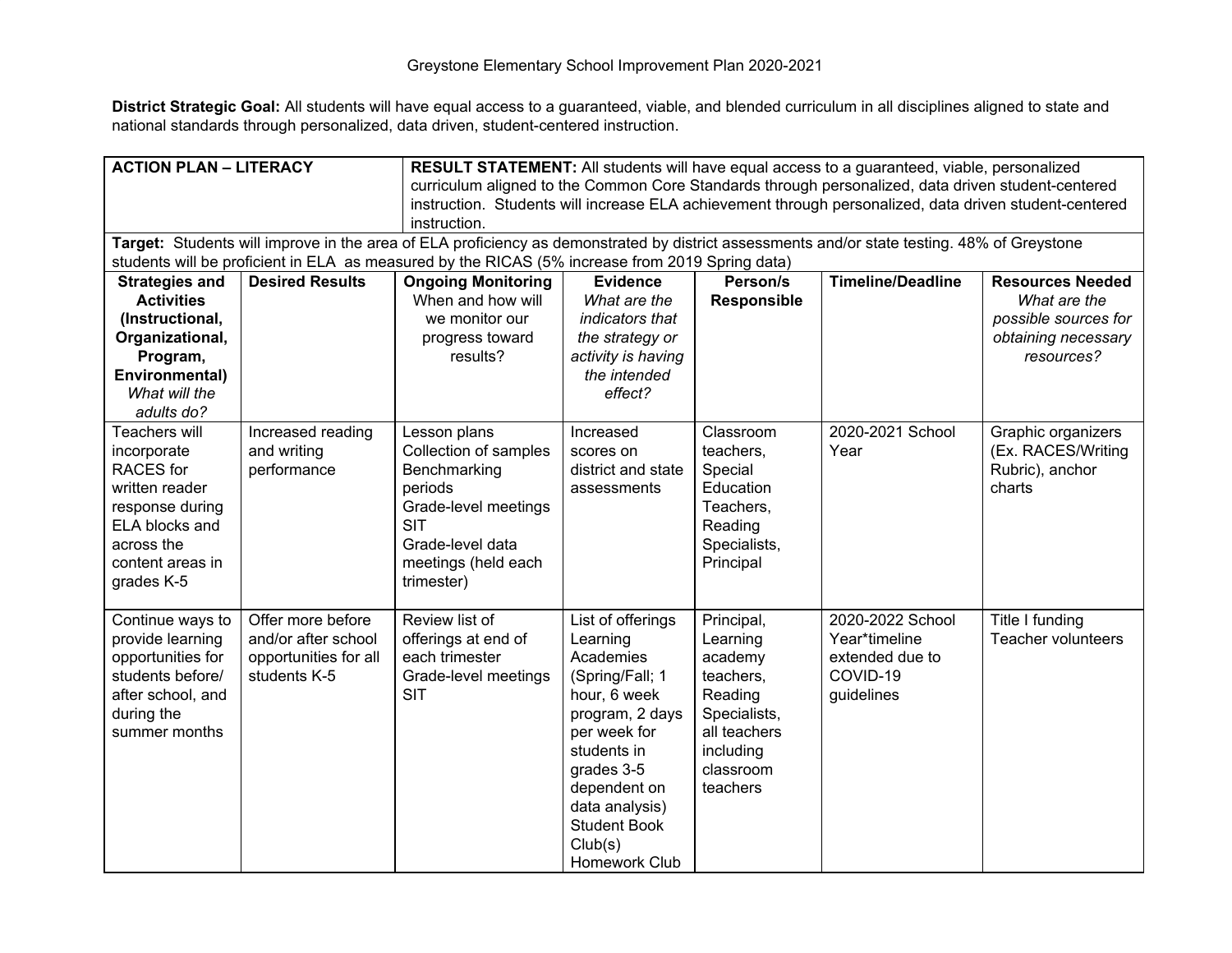|                                                                                                        |                                                                                                                                                                                                                                                                             |                                            | Summer<br><b>Reading Packet</b><br>On-line Reading<br>Programs<br>(Squiggle Park,<br>DreamScape,<br>IXL, etc.) |                                                                                                  |                                                           |                                                                                                                                                                                            |
|--------------------------------------------------------------------------------------------------------|-----------------------------------------------------------------------------------------------------------------------------------------------------------------------------------------------------------------------------------------------------------------------------|--------------------------------------------|----------------------------------------------------------------------------------------------------------------|--------------------------------------------------------------------------------------------------|-----------------------------------------------------------|--------------------------------------------------------------------------------------------------------------------------------------------------------------------------------------------|
| Full<br>implementation<br>of the station<br>rotation model<br>during the ELA<br>instructional<br>block | Increased reading<br>and writing<br>performance                                                                                                                                                                                                                             | Lesson plans<br>Grade-level meetings       | Increased<br>scores on<br>district and state<br>assessments                                                    | Classroom<br>teachers,<br>Special<br>Education<br>Teachers,<br>Reading<br>Teachers,<br>Principal | 2020-2021 School<br>Year                                  | Professional<br>Development,<br>Access to various<br>instructional<br>resources<br>computer/paper-bas<br>ed<br>Highlander<br>Pathways Schools<br>RI Project Grant &<br>staff participation |
| Conduct<br>community<br>outreach activity:<br>Museum/Title I<br><b>Literacy Night</b>                  | Offer an evening to<br>families & students<br>which includes<br>partnerships with<br>various community<br>members including<br>but not limited to<br>police, fire,<br>Museum of Natural<br>History, RIMOSA,<br>etc.<br>Increased family<br>participation over<br>2020 total | SIT: Literacy Team<br>Results (attendance) | Attendance tally                                                                                               | <b>Literacy Action</b><br>Team                                                                   | Spring 2021<br>(dependent upon<br>COVID-19<br>guidelines) | Volunteers<br>(school/community)                                                                                                                                                           |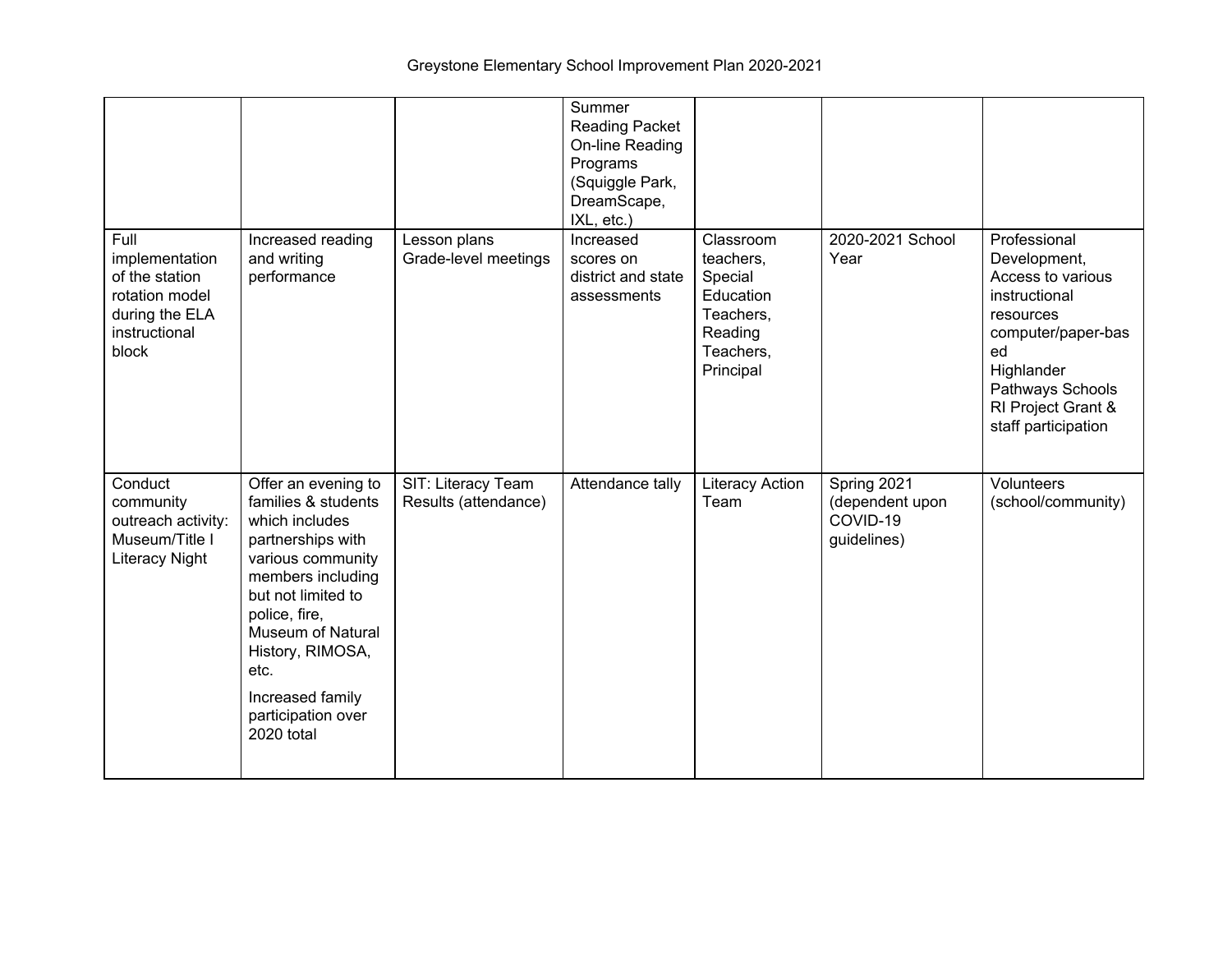| <b>ACTION PLAN - MATH/NUMERACY</b>                                                                                                                                                                                                                                                                                                                                 |                                                                                                            | <b>RESULT STATEMENT:</b> All students will have equal access to a guaranteed, viable,<br>personalized curriculum aligned to the Common Core Standards through<br>personalized, data driven student-centered instruction. Students will increase<br>mathematics achievement through personalized, data driven student-centered<br>instruction. |                                                                                                                        |                                                                                                        |                                                                                                                                           |                                                                                                                                                                                              |
|--------------------------------------------------------------------------------------------------------------------------------------------------------------------------------------------------------------------------------------------------------------------------------------------------------------------------------------------------------------------|------------------------------------------------------------------------------------------------------------|-----------------------------------------------------------------------------------------------------------------------------------------------------------------------------------------------------------------------------------------------------------------------------------------------------------------------------------------------|------------------------------------------------------------------------------------------------------------------------|--------------------------------------------------------------------------------------------------------|-------------------------------------------------------------------------------------------------------------------------------------------|----------------------------------------------------------------------------------------------------------------------------------------------------------------------------------------------|
|                                                                                                                                                                                                                                                                                                                                                                    | Greystone students will be proficient in math as measured by the RICAS (5% increase from 2019 Spring data) |                                                                                                                                                                                                                                                                                                                                               |                                                                                                                        |                                                                                                        | Target: Students will improve in the area of mathematics proficiency as demonstrated by district assessments and/or state testing. 34% of |                                                                                                                                                                                              |
| <b>Strategies and</b><br><b>Activities</b><br>(Instructional,<br>Organizational,<br>Program,<br>Environmental)<br>What will the<br>adults do?                                                                                                                                                                                                                      | <b>Desired Results</b>                                                                                     | Ongoing<br><b>Monitoring</b><br>When and how will<br>we monitor our<br>progress toward<br>results?                                                                                                                                                                                                                                            | <b>Evidence</b><br>What are the<br>indicators that<br>the strategy or<br>activity is having<br>the intended<br>effect? | Person/s<br>Responsible                                                                                | <b>Timeline/Deadline</b>                                                                                                                  | <b>Resources Needed</b><br>What are the possible<br>sources for obtaining<br>necessary resources?                                                                                            |
| K-5 teachers will<br>implement daily<br>math fact fluency<br>practice and<br>daily "Number<br>Talks" to<br>increase student<br>thinking<br>strategies.<br><b>Teachers will</b><br>give students the<br>opportunity to set<br>daily goals and<br>monitor their own<br>progress<br>(Grades 1-5).<br>Students will<br>engage regularly<br>in mental math<br>tasks and | Increased<br>mathematics<br>performance                                                                    | Lesson plans<br>Benchmarking<br>periods<br>Grade-level<br>meetings<br><b>SIT</b><br>Grade-level data<br>meetings<br>Review student<br>goal setting sheets                                                                                                                                                                                     | Increased<br>scores on<br>district and state<br>assessments                                                            | Classroom<br>teachers,<br>Special<br>Education<br>Teachers,<br>Principal,<br>Students (goal<br>sheets) | 2020-2021 School<br>Year                                                                                                                  | Access to various<br>instructional resources<br>computer/paper-based<br><b>Highlander Pathways</b><br>Schools RI Project<br>Grant & staff<br>participation<br>Student goal setting<br>sheets |
| activities.<br>Students will                                                                                                                                                                                                                                                                                                                                       |                                                                                                            |                                                                                                                                                                                                                                                                                                                                               |                                                                                                                        |                                                                                                        |                                                                                                                                           |                                                                                                                                                                                              |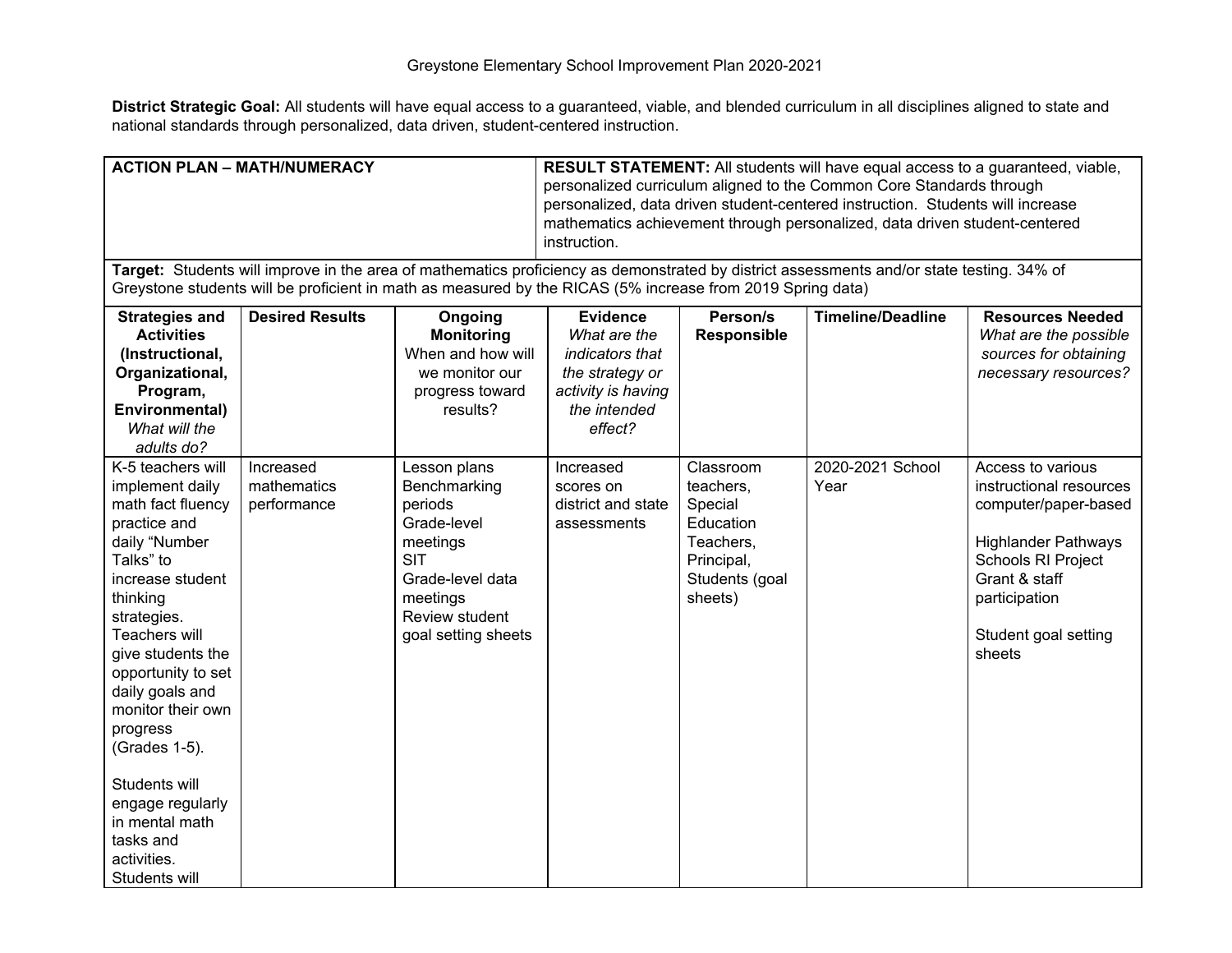| learn routines<br>and strategies,<br>and have<br>opportunities to<br>practice those<br>strategies, in<br>order to improve<br>their number<br>sense and fact<br>fluency, develop<br>their<br>mathematical<br>practices, and to<br>improve<br>prerequisite<br>grade skills and<br>concepts. |                                         |                                                                                  |                                                             |                                                                                                     |                          |                                                                                                                                                                                   |
|-------------------------------------------------------------------------------------------------------------------------------------------------------------------------------------------------------------------------------------------------------------------------------------------|-----------------------------------------|----------------------------------------------------------------------------------|-------------------------------------------------------------|-----------------------------------------------------------------------------------------------------|--------------------------|-----------------------------------------------------------------------------------------------------------------------------------------------------------------------------------|
| K-5 teachers will<br>include problem<br>solving<br>investigations in<br>their daily<br>instruction using<br>the UPS check<br>model                                                                                                                                                        | Increased<br>mathematics<br>performance | Lesson plans<br>Benchmarking<br>periods<br>Grade-level<br>meetings<br><b>SIT</b> | Increased<br>scores on<br>district and state<br>assessments | Classroom<br>teachers,<br>Special<br>Education<br>Teachers,<br>Reading<br>Specialists,<br>Principal | 2020-2021 School<br>Year | Access to various<br>instructional resources<br>computer/paper-based<br><b>Highlander Pathways</b><br>Schools RI Project<br>Grant & staff<br>participation<br>UPS check worksheet |
| Full<br>implementation<br>of the station<br>rotation model<br>during the math<br>instructional<br>block.                                                                                                                                                                                  | Increased<br>mathematics<br>performance | Lesson plans<br>Grade-level<br>meetings                                          | Increased<br>scores on<br>district and state<br>assessments | Classroom<br>teachers,<br>Special<br>Education<br>Teachers,<br>Principal                            | 2020-2021 School<br>Year | Professional<br>Development, Access<br>to various instructional<br>resources<br>computer/paper-based<br>Participate in<br>Personalized Learning<br><b>Highlander Grant</b>        |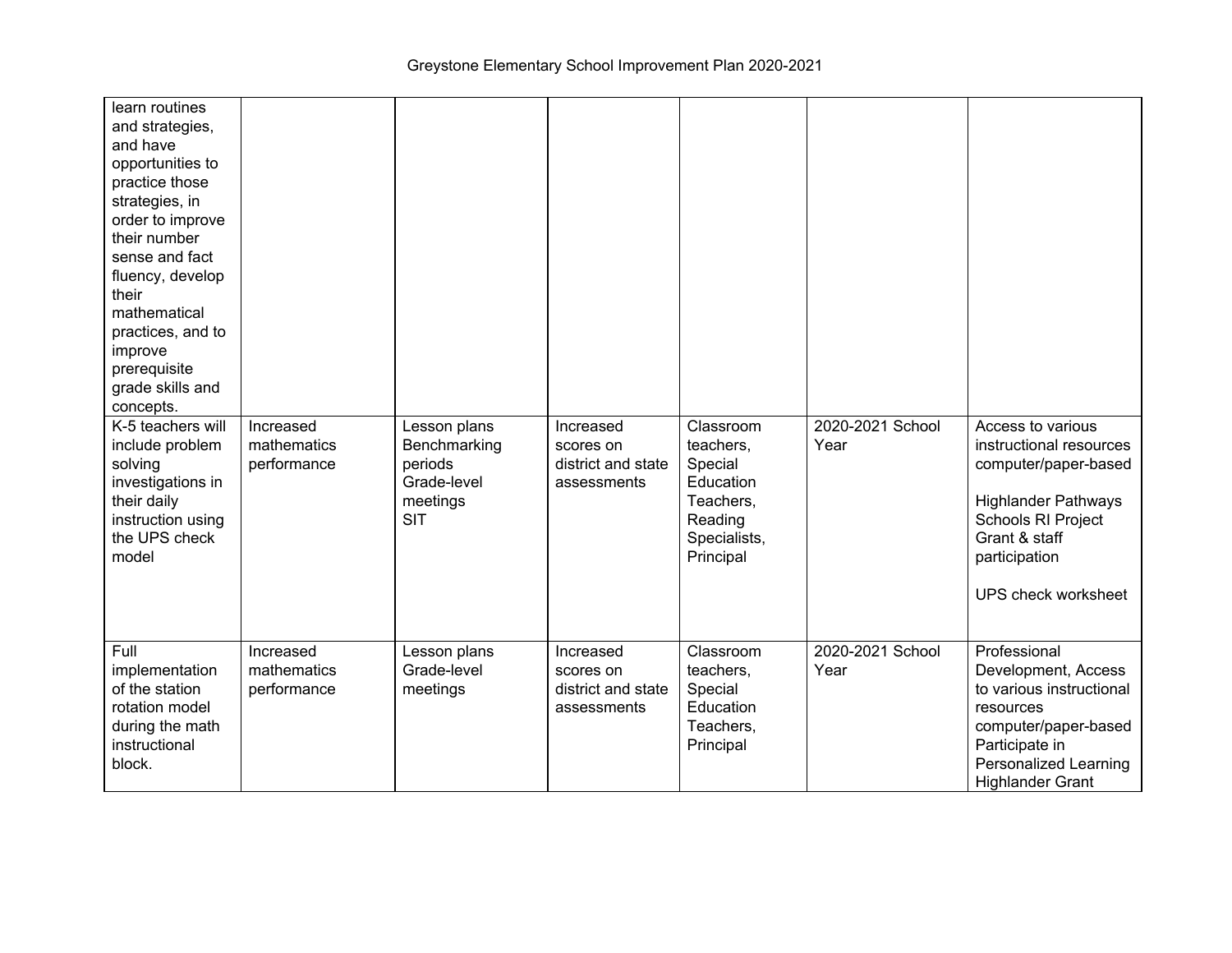$\overline{\phantom{0}}$ 

| <b>ACTION PLAN - SOCIAL EMOTIONAL LEARNING</b>                                                                                                                                                                                                                                                                     |                                                                                                       |                                                                                                    | <b>RESULT STATEMENT:</b> To explore the area of social/emotional supports to<br>establish a safe, respectful school environment. |                                                                                |                          |                                                                                                      |
|--------------------------------------------------------------------------------------------------------------------------------------------------------------------------------------------------------------------------------------------------------------------------------------------------------------------|-------------------------------------------------------------------------------------------------------|----------------------------------------------------------------------------------------------------|----------------------------------------------------------------------------------------------------------------------------------|--------------------------------------------------------------------------------|--------------------------|------------------------------------------------------------------------------------------------------|
| Target: Students' will increase their ability to integrate skills, attitudes, and positive behaviors to deal effectively and ethically with daily tasks and<br>challenges will increase. Greystone's school culture & climate will be strengthened by providing SEL education and supports for students and staff. |                                                                                                       |                                                                                                    |                                                                                                                                  |                                                                                |                          |                                                                                                      |
| <b>Strategies and</b><br><b>Activities</b><br>(Instructional,<br>Organizational,<br>Program,<br>Environmental)<br>What will the<br>adults do?                                                                                                                                                                      | <b>Desired Results</b>                                                                                | Ongoing<br><b>Monitoring</b><br>When and how will<br>we monitor our<br>progress toward<br>results? | <b>Evidence</b><br>What are the<br><i>indicators that</i><br>the strategy or<br>activity is having<br>the intended<br>effect?    | Person/s<br><b>Responsible</b>                                                 | <b>Timeline/Deadline</b> | <b>Resources Needed</b><br>What are the<br>possible sources for<br>obtaining necessary<br>resources? |
| Hold daily<br>morning and<br>afternoon<br>meetings                                                                                                                                                                                                                                                                 | Increase in student<br>ability to deal with<br>social emotional<br>regulation and<br>identify and use | Lesson plans<br>PBIS/SEL Team<br>Meetings<br>Teacher/staff check<br>ins with techniques            | Increase in<br>student ability to<br>express, identify<br>and implement<br>the strategies                                        | All teachers.<br>school social<br>worker, school<br>psychologist,<br>principal | 2020-2021 School<br>Year | N/A                                                                                                  |

| meetings                                         | regulation and<br>identify and use<br>these resources in<br>daily tasks and<br>challenges                                                                        | Teacher/staff check<br>ins with techniques<br>presented                        | and implement<br>the strategies                                                     | psychologist,<br>principal                                                                        |                          |                  |
|--------------------------------------------------|------------------------------------------------------------------------------------------------------------------------------------------------------------------|--------------------------------------------------------------------------------|-------------------------------------------------------------------------------------|---------------------------------------------------------------------------------------------------|--------------------------|------------------|
| Familiarize<br>students with<br>The Learning Pit | Increase in<br>students' ability to<br>persevere through<br>challenging tasks                                                                                    | Common language<br>throughout school<br>Posters displayed<br>in each classroom | Increase in<br>students' ability<br>to persevere<br>through<br>challenging<br>tasks | All Greystone<br>teachers/staff,<br>school social<br>worker, school<br>psychologist,<br>principal | 2020-2021 School<br>Year | Posters          |
| Start with Hello.<br>Sept-Oct                    | Getting to Know<br>each other, building<br>class relationships<br>Welcoming each<br>student in the<br>morning, setting<br>tone for the day,<br>Positive emphasis | Teacher Feedback<br>Are students<br>receptive to it,<br>Classroom climate      | Students should<br>become more<br>welcoming and<br>accepting as a<br>result         | Classroom<br>Teachers,<br>school social<br>worker, school<br>psychologist                         | Sept-Oct 2020            | Say Hello Packet |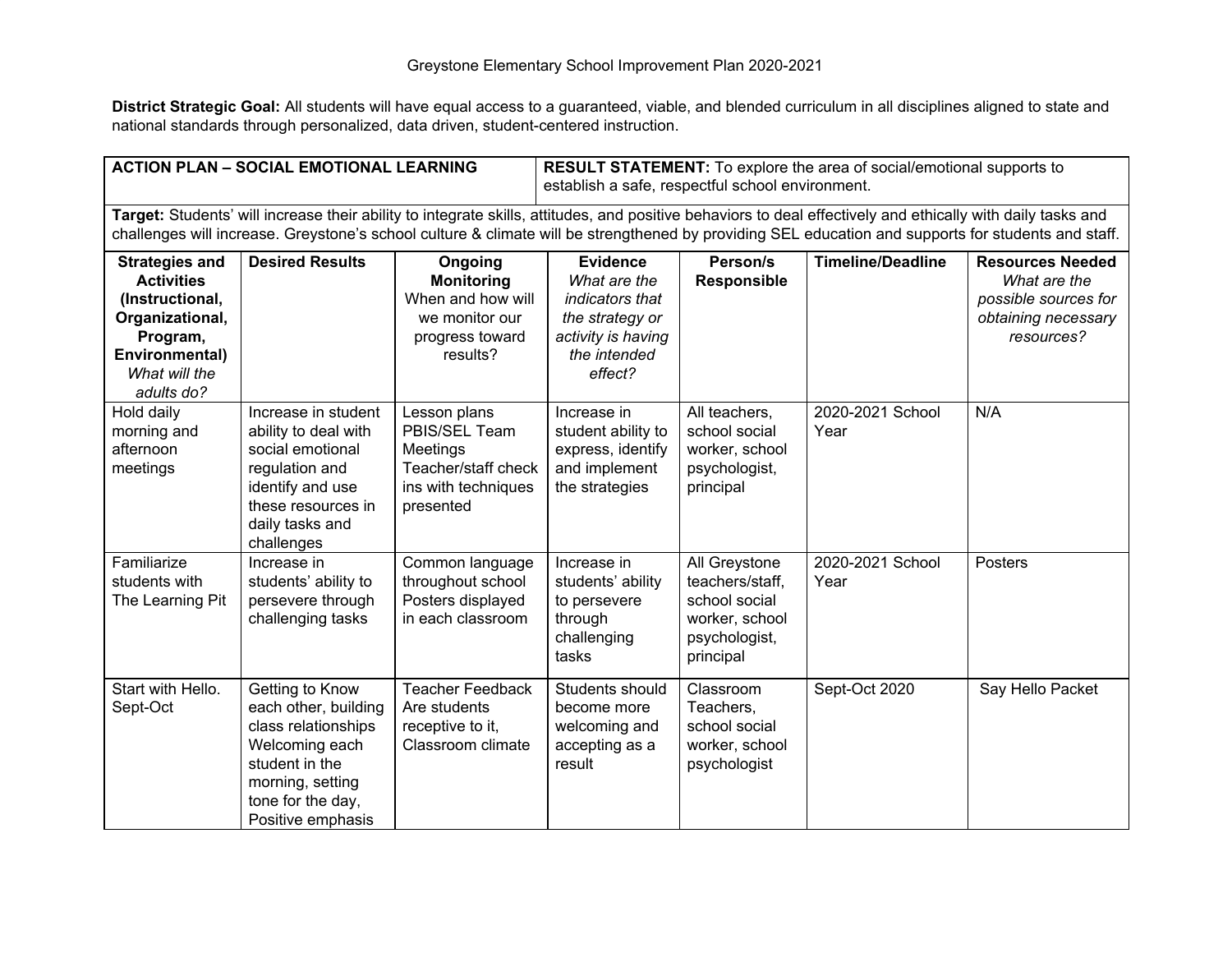| Increase positive<br>student<br>recognition for<br>displaying<br>CASEL<br>competencies   | Increase in student<br>recognition through<br>PAW Program                                                                                                              | PAWS earned<br>PBIS/SEL Team<br>Meetings                                       | Increase in<br>student ability to<br>deal with daily<br>tasks and<br>challenges                                                           | All Greystone<br>staff<br>PBIS/SEL<br><b>Action Team</b> | 2020-2021 School<br>Year                                                       | N/A                                                                                              |
|------------------------------------------------------------------------------------------|------------------------------------------------------------------------------------------------------------------------------------------------------------------------|--------------------------------------------------------------------------------|-------------------------------------------------------------------------------------------------------------------------------------------|----------------------------------------------------------|--------------------------------------------------------------------------------|--------------------------------------------------------------------------------------------------|
| Focus on a<br>character trait<br>each month<br>established by<br>PBIS/SEL Action<br>Team | Increase in student<br>awareness of social<br>emotional<br>challenges and<br>implement<br>strategies to help<br>regulate their<br>emotions and daily<br><b>success</b> | Meeting notes<br>Review of activities<br>PBIS/SEL Team<br>Meetings             | Increase in<br>student ability to<br>deal with daily<br>tasks and<br>challenges                                                           | All Greystone<br>staff<br>PBIS/SEL<br><b>Action Team</b> | 2020-21 School<br>Year                                                         | Greystone-TBD<br>Funds for monthly<br>activities as needed<br>Special<br>programs/assemblie<br>s |
| Implementing<br>Calming/Quiet<br>Break Space in<br>grades PK-4                           | Promoting self<br>regulation<br>Learning when to<br>take a break<br>Students Asking for<br>space                                                                       | Increase in student<br>coping abilities<br>Student feedback<br>Teacher reports | Decreased<br>prompting to<br>use corner.<br>students are<br>accessing more<br>independently<br>Increase in<br>student coping<br>abilities | Classroom<br>teachers<br>Support staff                   | School year<br>2020-2022*timeline<br>extended due to<br>COVID-19<br>guidelines | stress balls<br>Calming objects<br>Cube or bean bags<br>for space                                |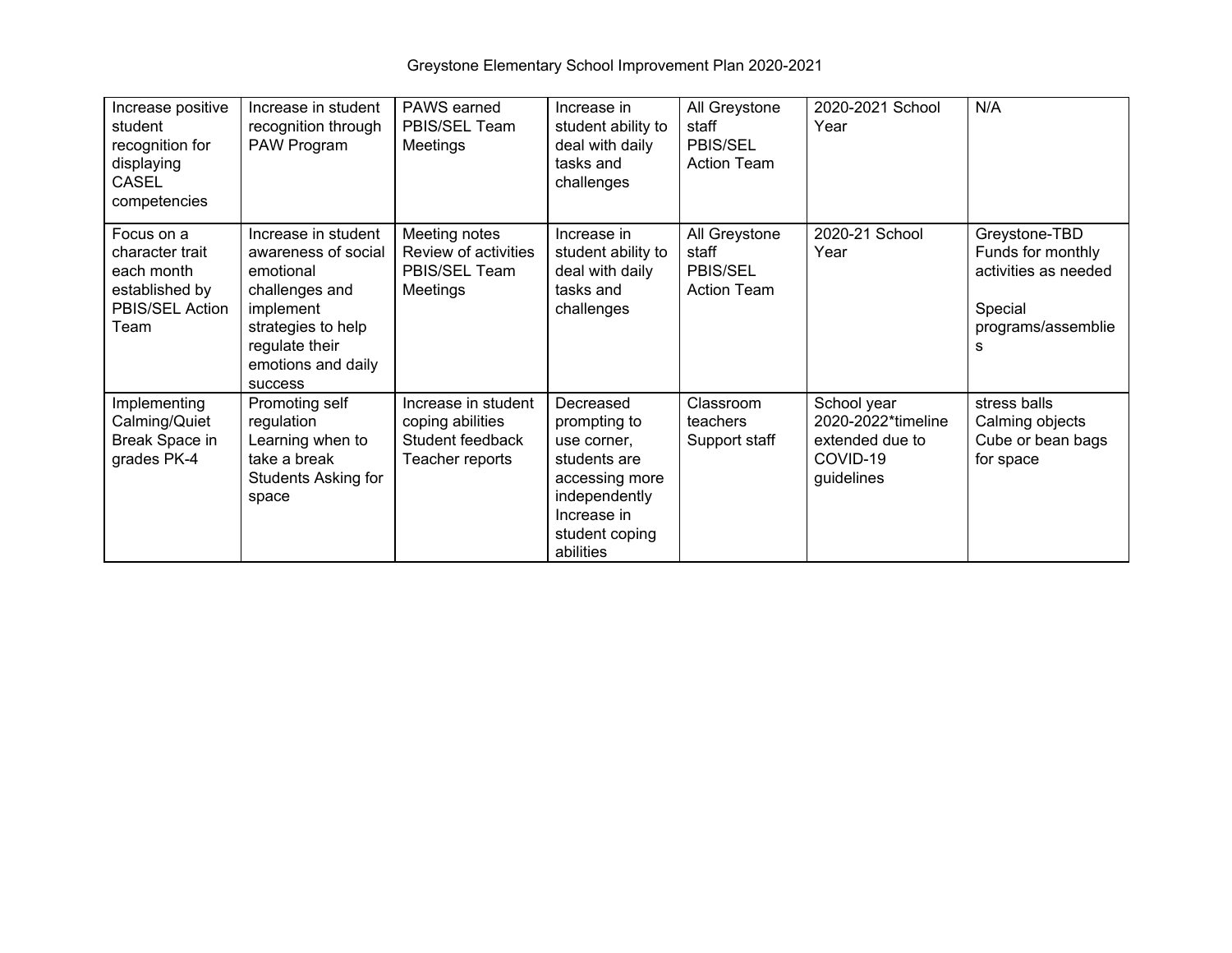| <b>ACTION PLAN - Multilingual Learners (ELL)</b>                                                                                                                                                                                                                                                                                                                                       |                                                                                                                                             | <b>RESULT STATEMENT:</b> All students will have equal access to a guaranteed,<br>viable, personalized curriculum aligned to the Common Core Standards through<br>personalized, data driven student-centered instruction. Students will increase<br>mathematics achievement through personalized, data driven student-centered<br>instruction. |                                                                                                                                                             |                                |                                                                                                                                           |                                                                                                      |
|----------------------------------------------------------------------------------------------------------------------------------------------------------------------------------------------------------------------------------------------------------------------------------------------------------------------------------------------------------------------------------------|---------------------------------------------------------------------------------------------------------------------------------------------|-----------------------------------------------------------------------------------------------------------------------------------------------------------------------------------------------------------------------------------------------------------------------------------------------------------------------------------------------|-------------------------------------------------------------------------------------------------------------------------------------------------------------|--------------------------------|-------------------------------------------------------------------------------------------------------------------------------------------|------------------------------------------------------------------------------------------------------|
|                                                                                                                                                                                                                                                                                                                                                                                        | (World-class Instructional Design and Assessment) standards and measured by the ACCESS for ELLs assessment.                                 |                                                                                                                                                                                                                                                                                                                                               |                                                                                                                                                             |                                | Target: ELL/MLL students will develop and maintain listening, speaking, reading and writing competency in English as outlined in the WIDA |                                                                                                      |
| <b>Strategies and</b><br><b>Activities</b><br>(Instructional,<br>Organizational,<br>Program,<br>Environmental)<br>What will the<br>adults do?                                                                                                                                                                                                                                          | <b>Desired Results</b>                                                                                                                      | Ongoing<br><b>Monitoring</b><br>When and how will<br>we monitor our<br>progress toward<br>results?                                                                                                                                                                                                                                            | <b>Evidence</b><br>What are the<br>indicators that<br>the strategy or<br>activity is having<br>the intended<br>effect?                                      | Person/s<br><b>Responsible</b> | <b>Timeline/Deadline</b>                                                                                                                  | <b>Resources Needed</b><br>What are the<br>possible sources for<br>obtaining necessary<br>resources? |
| Academic<br>language<br>development<br>within<br>vocabulary-rich<br>environments will<br>be provided to<br>students within<br>the general<br>education<br>classroom. For<br>students who<br>need more<br>individualized<br>instruction,<br>language<br>development and<br>vocabulary<br>instruction will<br>also occur during<br>the supplemental<br>support services<br>they receive. | Increase in student<br>achievement as<br>measured by<br><b>ACCESS for ELLs</b><br>assessment, state<br>testing, and district<br>assessments | Benchmarking<br>periods<br>Grade-level<br>meetings<br><b>SIT</b><br>Grade-level data<br>meetings                                                                                                                                                                                                                                              | Increase in<br>student<br>achievement as<br>measured by<br><b>ACCESS for</b><br><b>ELLs</b><br>assessment,<br>state testing,<br>and district<br>assessments | All teachers,<br>principal     | 2020-2021 school<br>year                                                                                                                  | N/A                                                                                                  |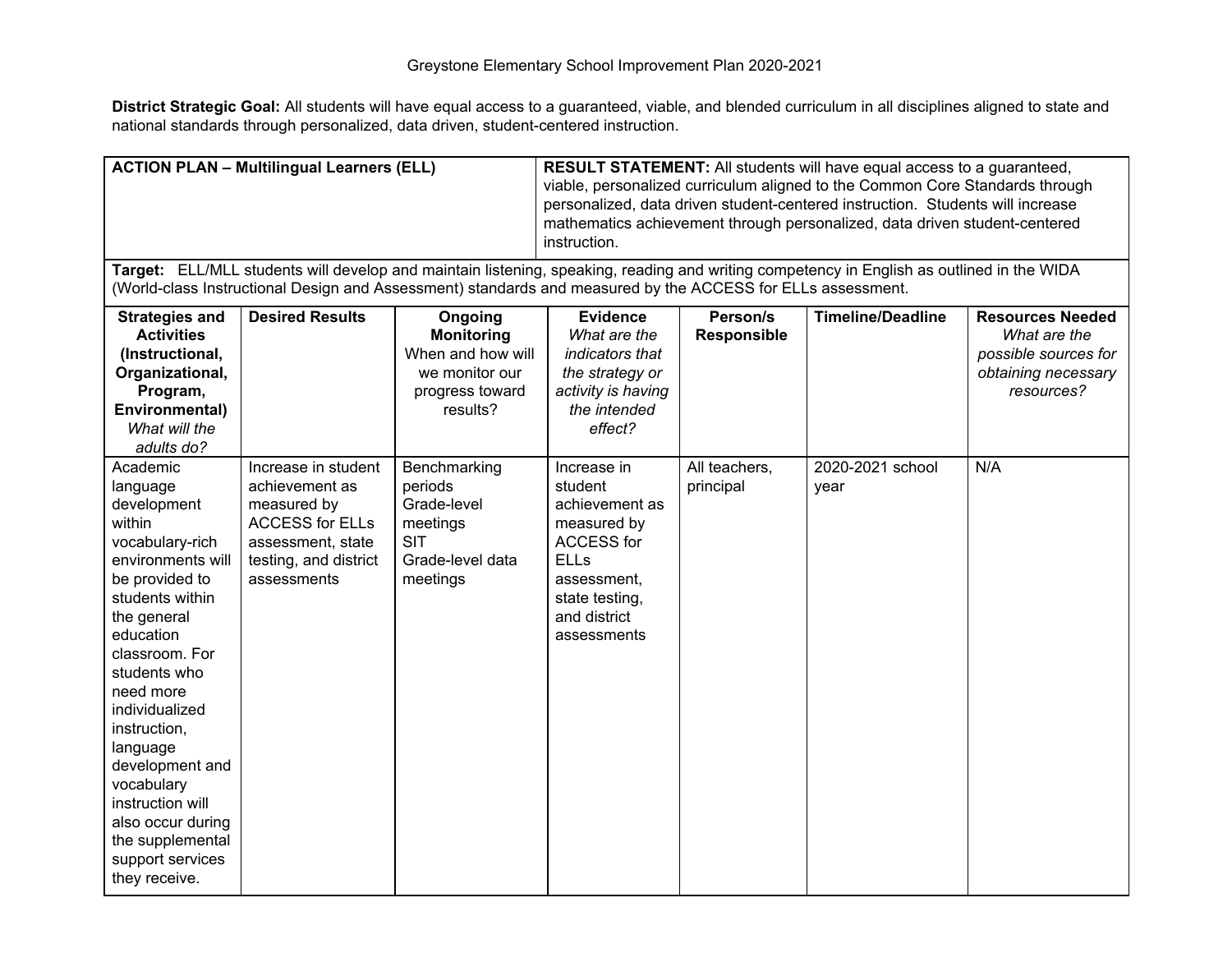Greystone Elementary School Improvement Plan 2020-2021

| General<br>educators,<br>specialists and<br>ELL/MLL<br>teachers will<br>increase their<br>collaboration in<br>order to<br>accelerate the<br>growth and<br>achievement of<br>all ELL/MLL<br>learners.                                                                                             | Increase in student<br>achievement as<br>measured by<br><b>ACCESS for ELLs</b><br>assessment, state<br>testing, and district<br>assessments | Benchmarking<br>periods<br>Grade-level<br>meetings<br><b>SIT</b><br>Grade-level data<br>meetings | Increase in<br>student<br>achievement as<br>measured by<br><b>ACCESS for</b><br><b>ELLs</b><br>assessment,<br>state testing,<br>and district<br>assessments | All teachers,<br>principal                                | 2020-2021 school<br>year | N/A        |
|--------------------------------------------------------------------------------------------------------------------------------------------------------------------------------------------------------------------------------------------------------------------------------------------------|---------------------------------------------------------------------------------------------------------------------------------------------|--------------------------------------------------------------------------------------------------|-------------------------------------------------------------------------------------------------------------------------------------------------------------|-----------------------------------------------------------|--------------------------|------------|
| Explore potential<br>SIOP trainers to<br>provide PD to<br>Greystone<br>teachers                                                                                                                                                                                                                  | Increase in student<br>achievement as<br>measured by<br><b>ACCESS for ELLs</b><br>assessment, state<br>testing, and district<br>assessments | Review progress at<br>end of each<br>trimester                                                   | Increase in<br>student<br>achievement as<br>measured by<br><b>ACCESS for</b><br><b>ELLs</b><br>assessment.<br>state testing,<br>and district<br>assessments | ELL/MLL<br>teachers in<br>collaboration<br>with principal | 2020-2021 school<br>year | <b>TBD</b> |
| Through<br>job-embedded<br>and additional<br>professional<br>development<br>opportunities,<br>school personnel<br>will receive<br>training and<br>coaching in<br>cultural<br>competency<br>strategies and<br>approaches<br>aligned with best<br>practice for<br>English<br>Language<br>Learners. | Increase in student<br>achievement as<br>measured by<br><b>ACCESS for ELLs</b><br>assessment, state<br>testing, and district<br>assessments | Review number of<br>offerings at end of<br>each trimester                                        | Increase in<br>student<br>achievement as<br>measured by<br><b>ACCESS for</b><br><b>ELLs</b><br>assessment,<br>state testing,<br>and district<br>assessments | ELL/MLL<br>teachers in<br>collaboration<br>with principal | 2020-2021 school<br>year | N/A        |